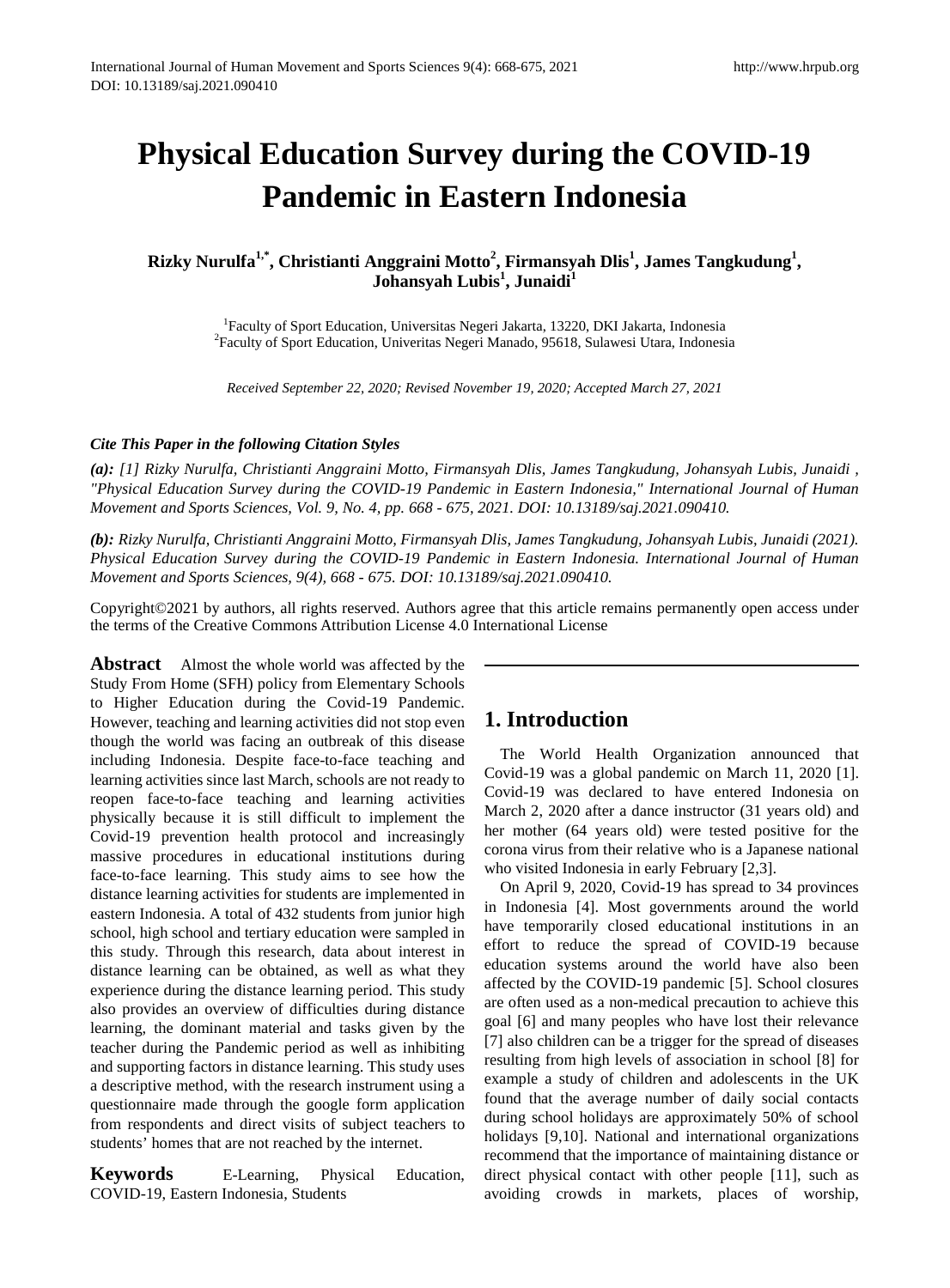UNESCO (United Nations Educational, Scientific and Cultural Organization) on 4 March 2020 recommended the use of distance learning and opened an educational platform that schools and teachers could use to reach students remotely and limit educational distractions [15]. This is also implemented by the Government. Indonesia in the circular letter of The Ministry of Education and Culture of The Directorate of Higher Education No. 4 of 2020 which is supported by circular letter No. 15 of 2020 concerning the Prevention of the Spread of Corona Virus (Covid-19) in Higher Education and Schools. Through this circular, the Ministry of Education and Culture provides instructions to universities and schools to conduct distance learning and advises students to study from their homes [16,17].

The handling of COVID-19 has detailed four levels of regional zoning criteria based on color, as an indicator of the risk category for COVID-19 as seen from the level of transmission or spread. Some of the criteria for this area range from risk areas: Green Zone (Not Affected), Yellow Zone (Low Risk), Orange Zone (Medium Risk), Red Zone (High Risk). However, according to the National Task Force for the Acceleration of Handling Covid-19, data on the spread of Covid-19 is very dynamic. Therefore, there are areas that may not have been affected previously, but can turn into low risk areas, as well as areas with low risk that can shift into moderate risk zones, or vice versa [18].

In this pandemic situation, well-known companies such as Google, Microsoft, Zoom and Slack have offered many features of their products to educational institutions that can be useful in online learning. Based on reports from the Microsoft team there has been a significant growth on March 10 where the application users are 750, increasing sharply to 13.8698 users on March 24 [19]. However, the implementation of e-learning is not always smooth and effective. Sometimes students feel that online learning is very boring or not very interesting because it takes time to learn to use modern technology applications and online learning is theoretical. Students want two-way interaction which sometimes gets difficult to implement. The learning process cannot reach its full potential until students practice what they learn. (Song et al in Dhawan, 2020). Based on research from Parker, there are poor results from online learning where there are many students who are still not ready to balance their work, family and social life with the application of online learning [21]. We know that the content in our Physical education program is important to help students deal with the stress of COVID-19. Many children experience stress during this pandemic. Physical education is the only subject that includes outcomes targeted at positive mental health; teach students about stigma, strategies to support mental health and positive resources and support for coping with mental health problems Physical education is the only subject that provides students with the opportunity to be physically active which is an important component of holistic health - physical activity is a valuable approach to supporting the mental health of youth [22]. Physical education differs from other subjects, in that its curriculum encourages opportunities to develop social and emotional skills such as communication, leadership, teamwork, self-awareness and self-management. "Physical education classes are one of the best contexts for developing social and emotional competence" [23].

Physical education centers on physical activity and is clearly distinct from general knowledge-based subjects. Therefore, online physical education classes require special preparation and operation to communicate and practice the values of physical education well. Currently, online classes are occurring in tandem around the world, there is a need to examine whether online physical education classes are being held and conveying the values of physical education appropriately [24]. The use of technology to guide people during physical education classes has become a great strategy for people who cannot leave their homes. Besides, technology can insert people in an immersive environment increasing their interaction, merriment, improving their immune and cardiovascular systems. Physical education teachers must be considered an essential health professional during this pandemic period because they can guide and stimulate individuals to practice physical exercise routinely, in order to keep and improve their health [25]. There are suggestions for Modifications to in-person P.E classes may include limiting the use of ball sharing, avoiding the combination of classes, and using activities that require no physical contact or students being in close proximity to each other [26] There are also many studies that say that the implementation of e-learning should be done in normal situations and as an option to improve the teaching process [27–30] Most of the studies conducted did not focus on physical education [30–32] which in its implementation is dominated by direct performance.

This research was conducted in several regions in Eastern Indonesia including: Papua (Jayapura), West Papua, East Nusa Tenggara (East Flores), Maluku (Ambon), Southeast Maluku (Ternate), Southeast Sulawesi, Central Sulawesi, South Sulawesi (Makassar), Gorontalo, North Sulawesi: Manado, Bitung, Minahasa, and several other areas such as the Sangihe Islands: Tahuna Siau, Tagulandang, Biaro, and Talaud [33]. This study aim explores students perceptions of e- learning as the impact of schooling from home during the COVID-19 Pandemic in Indonesia. Described how the implementation of distance learning activities for students in eastern Indonesia, such as; their interest in carrying outdistance learning; the used teacher's methods, and they experience during the distance learning period. Hopefully, this research can add valuable insights into the e-learning literature and provide advice to improve the practice of e-learning; in its application in physical education.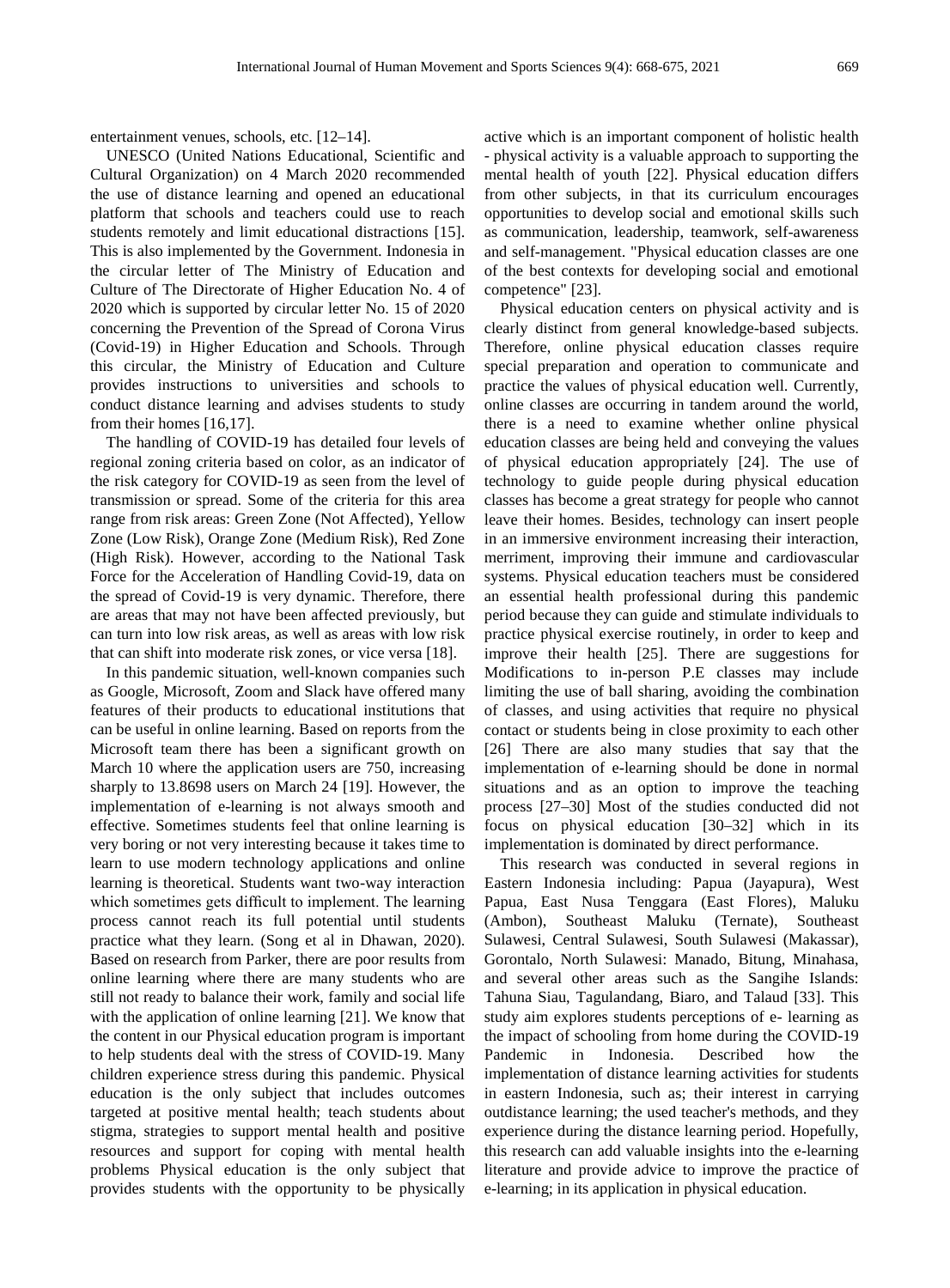# **2. Literature Review**

#### **2.1. Distance Learning**

Distance education has been applied for a long time, which is nearly 300 years [34]. More say "Distance learning is learning aimed at those who are geographically distant" [35]. Distance education is learning using one or more technological media and tools in delivering instructions to students as support for regular and substantive interactions or synchronous and asynchronous instructions [36]. Distance learning is more focused on one's abilities related to distance, time and place, then distance learning develops into online learning using web-based technology, etc. (Keegan; Guilar; Conrad; Nichols in Clark, 2019 [34] ).

#### **2.2. E-Learning**

Various kinds of meanings of the term e-learning [35]. E learning is a formal teaching system in electronic form using the internet network as a means of delivering information, in a simple sense e-learning is also called online learning, which is learning that is carried out online without being bound by certain times and places is more focused on technology and communication integration [37–39].

#### **2.3. Physical Education**

Physical education is one of the subjects in schools which is a driving medium for the development of motor skills, physical abilities, knowledge, sportsmanship, habituation of healthy living patterns and character building (mental, emotional, spiritual and social) in order to achieve the goals of the National education system. Physical education is a subject given at a particular school level which is one part of overall education that prioritizes physical activity and fostering a healthy life for growth and development of physically, mentally, socially and emotionally that is harmonious, harmonious and balanced [40]. Physical education is an educational process that utilizes physical activities that are planned systematically aimed at developing and improving individuals organically, neumuscularly, perceptually, cognitively, and emotionally, within the framework of the national education system [41,42]. Physical education can also be a source of research on several theories of motivation. Among them are competence, expected value, social cognitive achievement goals, attribution, achievement of needs and determination of fate [43].

#### **2.4. Barrier and Challenges in Online Learning**

The findings from this study are in line with the barriers that have been previously documented in the literature, which include intrinsic and extrinsic barriers as well as institutional inhibitors to online teaching. The factors

identified in this study map onto the conceptual framework of perceived barriers to online education developed by specifically, the institutional barriers, training and technology barriers, interpersonal barriers, and cost/benefit barriers map onto the following Muilenburg and Berge barrier categories, respectively: administrative structure, organizational change, and legal issues; technical expertise, support, and infrastructure; social interaction and program quality; and faculty time and compensation (Haber & Mills; (Maguere; Muilenburg and Berge in Lioyed et al [44]. However, this study also offers a number of novel and important contributions to the literature.

## **3. Materials and Methods**

The survey was conducted from June 11 to July 2, 2020. In this study, a quantitative approach was followed using a cross-sectional questionnaire. Quantitative methods are considered capable of providing reliable, valid, objective and generalizable findings. Moreover, questionnaires, one of most widely used quantitative instruments, may be administered to a large number of participants. If the researcher collects data based on a representative sample of the population, generalisations can be made about the whole population. The Questions consist of two types of closed questions on the Guttman scale as well as open questions with more thoughts and more than simple one-word answers. r [45].

#### **Participants**

Random sampling was employed in this study. The sample consisted of 432 participants (184 male and 248 female) who were from secondary school, high school and university. Collected data was online questionnaire through google form for 277 participants and for those who didn't reach, the researcher sent the questioner to their teachers about 155 participants, while the teachers might print out the quiz and visit their students. The questionnaire was open for three weeks.

**Table 1.** Demography

| Age       |     | Percentage (%) |
|-----------|-----|----------------|
| $14 - 16$ | 328 | 75.93          |
| 18-19     | 70  | 16.20          |
| $20 - 22$ | 37  | 7.87           |
|           | 432 | 100            |

**Table 2.** Education background of participant

| Education        |     | Percentage (%) |
|------------------|-----|----------------|
| Secondary School | 159 | 36.81          |
| High School      | 234 | 54.17          |
| University       | 39  | 9.01           |

Respondents are dominated by high-school students by 54.17%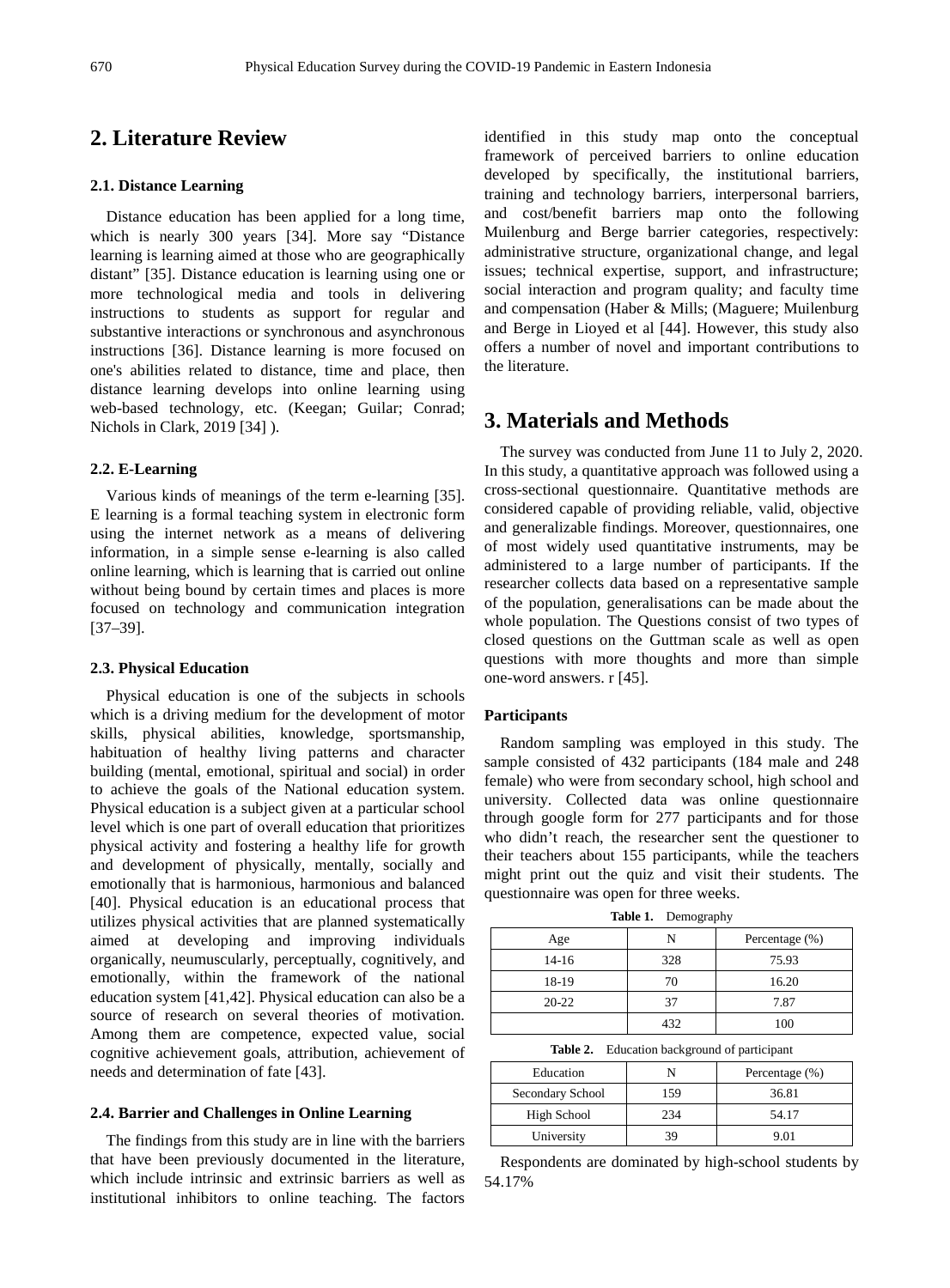| Male   | O4         | $\epsilon$<br>$\cdot$ $\sim$<br>14.J |
|--------|------------|--------------------------------------|
| Female | 240<br>-40 | 41                                   |

**Table 3.** Gender

**Table 4.** Living area of participant

| Province          | N   | Percentage (%) |
|-------------------|-----|----------------|
| Gorontalo         | 22  | 5.1            |
| <b>NTT</b>        | 10  | 2.3            |
| Maluku            | 128 | 29.6           |
| Maluku Utara      | 16  | 3.7            |
| Papua             | 12  | 2.8            |
| Papua Barat       | 331 | 7.6            |
| Sulawesi Barat    | 11  | 2.5            |
| Sulawesi Tengah   | 14  | 3.2            |
| Sulawesi Selatan  | 8   | 1.9            |
| Sulawesi Utara    | 153 | 35.4           |
| Sulawesi Tenggara | 25  | 5.8            |

**Table 5.** Types of application tools prefer to use for e-learning

| <b>PLATFORM</b>        | N   | Percentage (%) |  |
|------------------------|-----|----------------|--|
| Facebook               | 8   | 1.85           |  |
| Google Classroom       | 75  | 17.36          |  |
| Google Meet            | 26  | 6.02           |  |
| <b>Microsoft Teams</b> | 15  | 3.47           |  |
| Telegram               |     | 1.62           |  |
| Whatsapp               | 41  | 9.49           |  |
| <b>Zoom</b>            | 102 | 23.61          |  |

The dominant platform used is the media zoom of 23.61% and google classroom 17.36%, while those who are outside the reach of the internet, the teacher comes to the student place, usually like a group consisting of 5-6 person in the same area, or parents come to the teacher to ask for their children's work.

**Table 6.** Perspective

| <b>Questions</b>                                                                                               | N   | Yes   | N <sub>0</sub> |
|----------------------------------------------------------------------------------------------------------------|-----|-------|----------------|
| I have sufficient internet quota during online learning                                                        | 432 | 31.48 | 68.52          |
| I have facilities that support online learning                                                                 | 432 | 32.64 | 67.36          |
| The area where I live has a stable internet connection                                                         | 432 | 40.28 | 59.72          |
| In my school/college, we doing online learning                                                                 | 432 | 68.06 | 31.94          |
| I have exercise equipment at home (such as a bicycle, dumble, cones, balls, etc.)                              | 432 | 48.84 | 51.16          |
| I have difficulty learning concentration during online learning                                                | 432 | 30.79 | 69.21          |
| I feel dizzy when staring at my laptop/computer or cellphone for a long time                                   | 432 | 34.03 | 65.97          |
| I have limited self in online learning                                                                         | 432 | 33.56 | 66.44          |
| I have problems in the process of using online learning applications                                           | 432 | 28.01 | 71.99          |
| Communication through applications in online learning during this pandemic is good<br>enough                   | 432 | 52.08 | 47.92          |
| I feel enthusiastic about online learning                                                                      | 432 | 66.90 | 33.10          |
| By online learning, I can still interact with friends and teachers                                             | 432 | 64.35 | 35.65          |
| Online learning media is more diverse and interesting                                                          | 432 | 75.93 | 24.07          |
| I think I must have the ability in the field of technology to support learning abilities                       | 432 | 63.19 | 36.81          |
| During study from home, I felt closer to my family                                                             | 432 | 90.51 | 9.49           |
| Through online learning, I can be more creative                                                                | 432 | 79.63 | 20.37          |
| Study time during online learning is more flexible than face to face                                           | 432 | 90.05 | 9.95           |
| I easily understand the material given by the teacher during the online learning                               | 432 | 45.14 | 54.86          |
| I think that I can complete the assignment given by the teacher                                                | 432 | 45.14 | 54.86          |
| I think the instructions for giving assignments online are pretty clear                                        | 432 | 2.06  | 78.94          |
| I like learning with direct examples, /movements or instructions given by the teacher<br>directly              | 432 | 90.29 | 9.72           |
| I love learning by voice recording or explanation via audio                                                    | 432 | 54.63 | 45.37          |
| I think the time to collect the duties is sufficient                                                           | 432 | 29.17 | 70.83          |
| The Physical Education / Sports teacher explains the material entirely on online<br>learning/distance learning | 432 | 43.29 | 56.71          |
| I still can do physical activity/exercise while at home during the Covid-19 pandemic                           | 432 | 80.09 | 19.91          |
| I think online learning is more accessible than face-to-face learning?                                         | 432 | 24.77 | 75.23          |
| I believe practical subject is not suitable for online                                                         | 432 | 93.98 | 6.02           |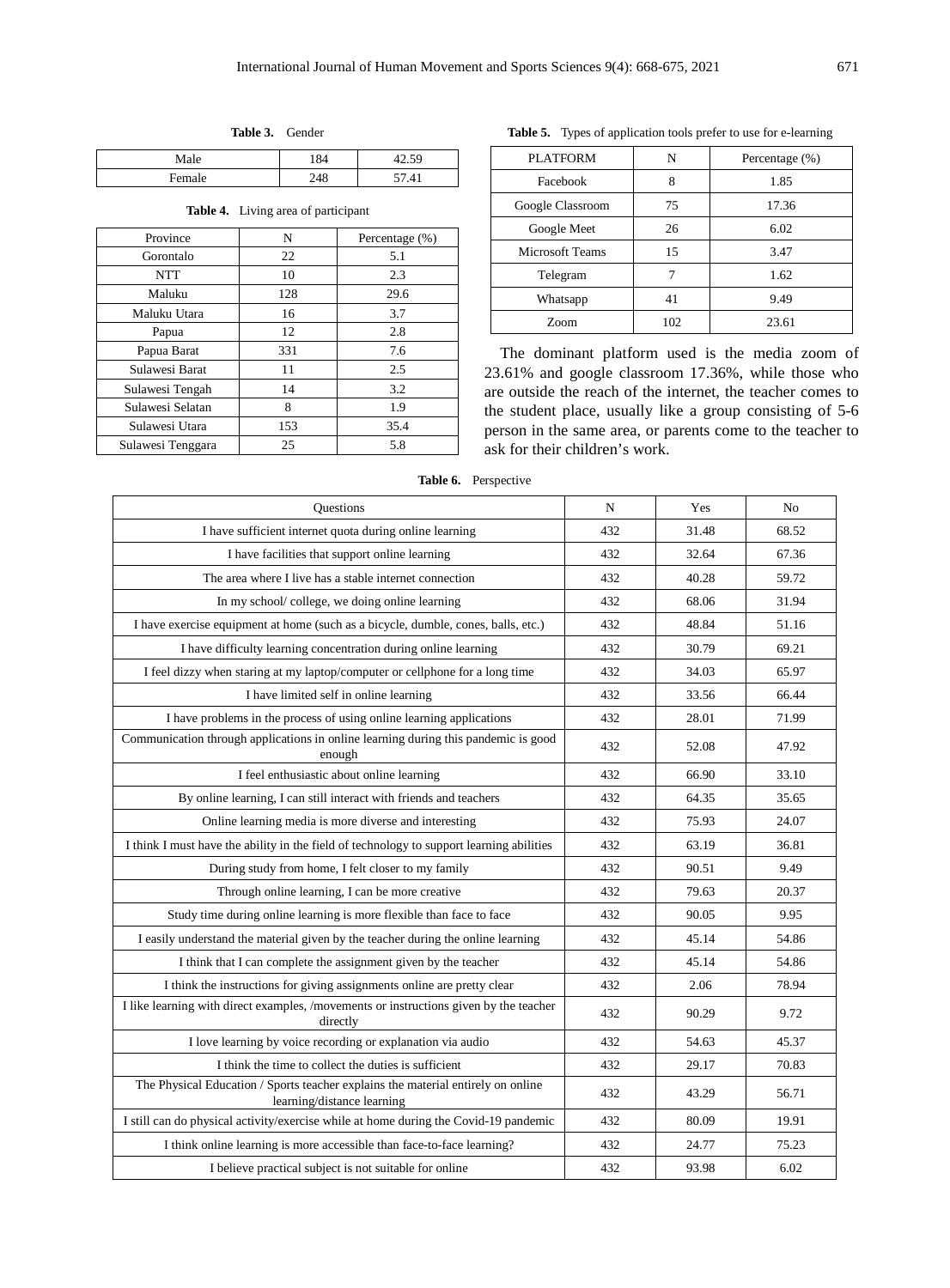From the data above, in terms of 68.06% school or university conducting online learning, it can be concluded that students in eastern Indonesia experience difficulties in carrying out distance learning including 68.52% did not have money to buy an internet quota, 67.36% did not have adequate facilities for distance learning, 59.72% experienced difficulties because the internet network was often interrupted. In terms of supporting physical education learning through online learning, as many as 71.99% experienced difficulties in accessing the applications used, 51.16% of students in eastern Indonesia did not have sports equipment such as bicycles, dumble, cones, balls, etc.).

The exciting things obtained from online physical education lessons are: as many as 66.90% of students are enthusiastic about online learning, 75.92% are interested because the learning media used are varied, 64.35% feel that they can interact with friends or teachers with online learning. 79.63% think that with online learning they can be creative. In terms of students' limitations during physical education online learning, 33.66% felt they had limited self, 30.79% felt unable to concentrate, and 34.03% felt dizzy when staring at a laptop/computer or cellphone for a long time. Another positive value obtained by students in this online learning is that 90.51% feel closer to their family, 63.19% feel they must have the ability to support learning abilities.

| Physical Education Lessons During Study at<br>Home |    | Percentage<br>(% ) |
|----------------------------------------------------|----|--------------------|
| Track and field: sprint and running                | 13 | 3.01               |
| Sports analysis application system                 |    | 6.02               |
| Health related fitness                             |    | 10.65              |
| Big ball games, such as Basketball, volleyball     |    | 41.67              |
| Any small ball games                               |    | 3.70               |
| Soccer (theory and practical)                      |    | 27.08              |
| Theory of swimming                                 |    | 2.31               |
| Theory of gymnastics                               |    | 5.56               |

**Table 7.** Physical education lessons during study at home

The sport that is often a favorite of students in eastern Indonesia is a game with group characteristics. It can be seen from the data that 41.67% of the material taught by teachers in physical education during the Covid-19 pandemic is big ball games such as volleyball, basketball and etc. Soccer has even become one of the most widely taught materials as many as 27.08% of children learned this during the pandemic.

**Table 8.** Kinds of a task by PE teacher during the online learning

| Kinds of a task by PE teacher during<br>the online learning                      | N   | Percentage (%) |
|----------------------------------------------------------------------------------|-----|----------------|
| Tasks about motion in sports can be in<br>the form of pictures, photos or videos | 171 | 39.58          |
| Ouestionnaire                                                                    | 32  | 7.41           |
| Resume/Paper                                                                     | 196 | 45.37          |
| Other                                                                            | 33  | 7.64           |

Teaching resources from the teacher during the pandemic N Percentage (%) Online Discussion 76 11.81 Website links 12.96 Youtube links 79 1.39 Module/task sheet 147 34.03 Video-Based Learning 151 34.49 No clues 33 5.32

**Table 9.** Teaching resources from the teacher during the pandemic



**Figure 1.** Kinds of a task by PE teacher in normal situations



**Figure 2.** Time allocation for PE a week in normal situation



**Figure 3.** Screen time before the pandemics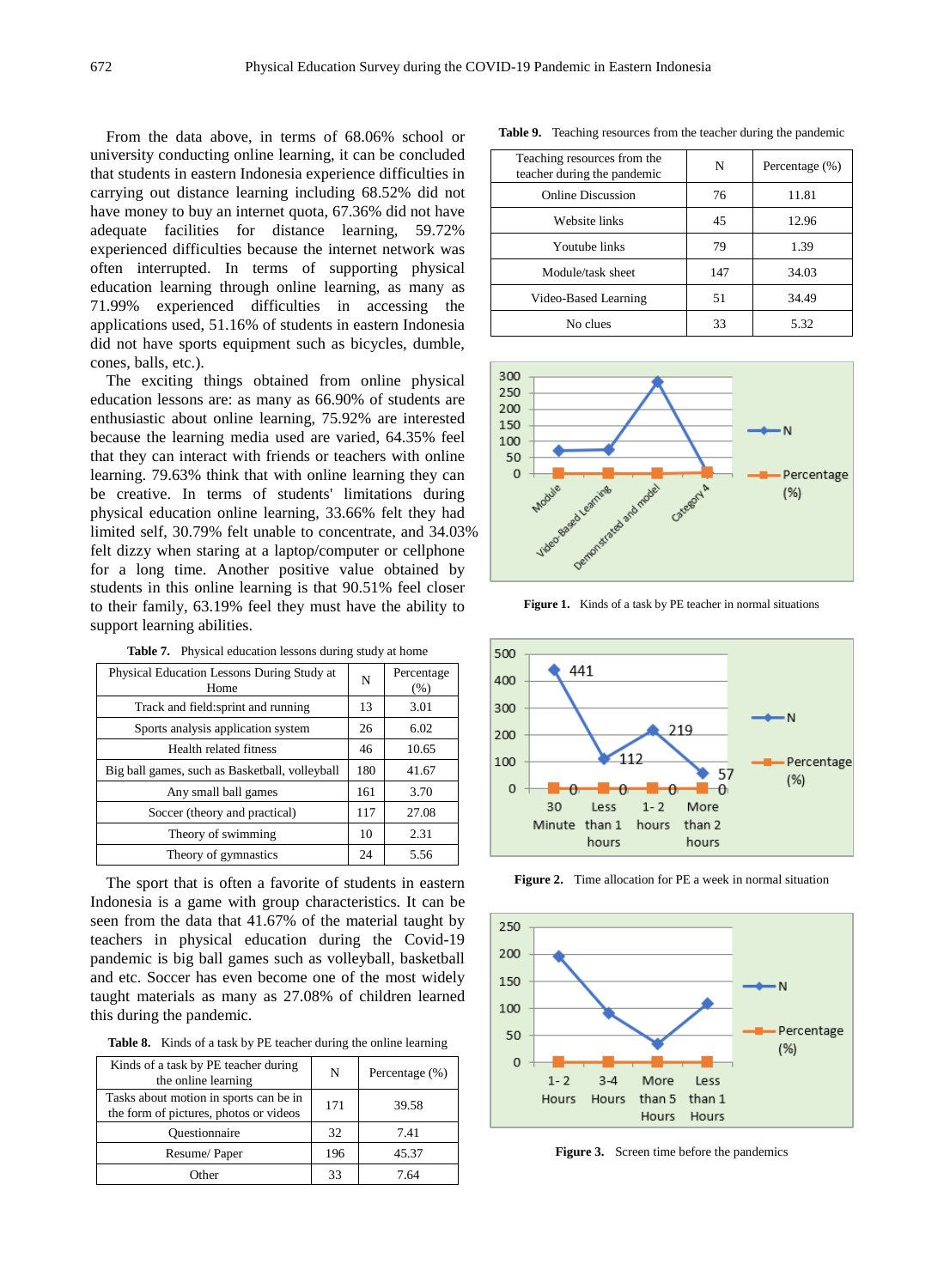

**Figure 4.** Screen time during the pandemics

## **4. Discussion**

The findings of this study have implications not only for Indonesia but also for other experienced developing countries. These findings indicate that students are not ready for the application of e-learning due to a lack of understanding of knowledge about the operation of e-learning applications due to the absence of access to the internet network and there are still many students who are less fortunate in terms of economics [46–50]. Students prefer to study directly in the classroom because for them learning together is more fun than studying at home without friends.

# **5. Conclusion**

This survey shows the constraints and challenges as well as problems for students in eastern Indonesia, especially those living in archipelagic areas and far from the city center due to the lack of technological touch in the areas where they live. These findings indicate an important point that distance learning for students in eastern Indonesia is at the top of the application barrier, which is evidenced by the fact that students do not have adequate knowledge and skills in using e-learning applications. In addition, most students also agreed that there was no access to the device and a good internet connection. This survey shows that policymakers, particularly schools, must develop comprehensive strategies that prepare students to use e-learning. Nevertheless, the findings of this study can serve as an alert to teachers, schools, and policymakers about the barriers to using e-learning in this difficult time.

## **Acknowledgements**

We would like to thank all participants involved in this study.

## **REFERENCES**

- [1] WHO. WHO Director-General's opening remarks at the media briefing on COVID-19 - 11 March 2020 2020. https://www.who.int/dg/speeches/detail/who-director-gener al-s-opening-remarks-at-the-media-briefing-on-covid-19--- 11-march-2020 (accessed August 7, 2020).
- [2] Ratcliffe R. First coronavirus cases confirmed in Indonesia amid fears nation is ill-prepared for outbreak. WwwTheguardianCom 2020.https://www.theguardian.com /world/2020/mar/02/first-coronavirus-cases-confirmed-in-in donesia-amid-fears-nation-is-ill-prepared-for-outbreak.
- [3] bangkokpost.com. Indonesia confirms first cases of coronavirus. Bangkok Post 2020. https://www.bangkokpost .com/world/1869789/indonesia-confirms-first-cases-of-coro navirus (accessed August 8, 2020).
- [4] Andriyanto H. Indonesia's Covid-19 Recoveries Beat Active Cases for First Time. Jakarta Globe 2020. https://jakartaglobe.id/news/indonesias-covid19-recoveriesbeat-active-cases-for-first-time (accessed August 8, 2020).
- [5] UNESCO. COVID-19 educational disruption and response: Continuation of radio education for secondary level students in Nepal.Https://EnUnescoOrg/News/Covid-19-Educationa l-Disruption-and-Response-Continuation-Radio-Education-Secondary-Level 2020. https://doi.org/17/06/2020.
- [6] Jackson C, Vynnycky E, Hawker J, Olowokure B, Mangtani P. School closures and influenza: Systematic review of epidemiological studies. BMJ Open 2013. https://doi.org/10 .1136/bmjopen-2012-002149.
- [7] Li C. The COVID-19 pandemic has changed education forever. This is how. World Econ Forum 2020. https://www.weforum.org/agenda/2020/04/coronavirus-edu cation-global-covid19-online-digital-learning/ (accessed August 7, 2020).
- [8] Mossong J, Hens N, Jit M, Beutels P, Auranen K, Mikolajczyk R, et al. Social contacts and mixing patterns relevant to the spread of infectious diseases. PLoS Med 2008. https://doi.org/10.1371/journal.pmed.0050074.
- [9] Jackson C, Vynnycky E, Mangtani P. The Relationship between School Holidays and Transmission of Influenza in England and Wales. Am J Epidemiol 2016. https://doi.org/10.1093/aje/kww083.
- [10] Eames KTD, Tilston NL, White PJ, Adams E, Edmunds WJ. The impact of illness and the impact of school closure on social contact patterns. Health Technol Assess (Rockv) 2010. https://doi.org/10.3310/hta14340-04.
- [11] Dalton CB, Corbett SJ, Katelaris AL. COVID-19: implementing sustainable low cost physical distancing and enhanced hygiene. Med J Aust 2020. https://doi.org/10.569 4/mja2.50602.
- [12] Chen N, Zhou M, Dong X, Qu J, Gong F, Han Y, et al. Epidemiological and clinical characteristics of 99 cases of 2019 novel coronavirus pneumonia in Wuhan, China: a descriptive study. Lancet 2020. https://doi.org/10.1016/S01 40-6736(20)30211-7.
- [13] Miller MJ, Loaiza JR, Takyar A, Gilman RH. COVID-19 in Latin America: Novel transmission dynamics for a global pandemic? PLoS Negl Trop Dis 2020;14:e0008265.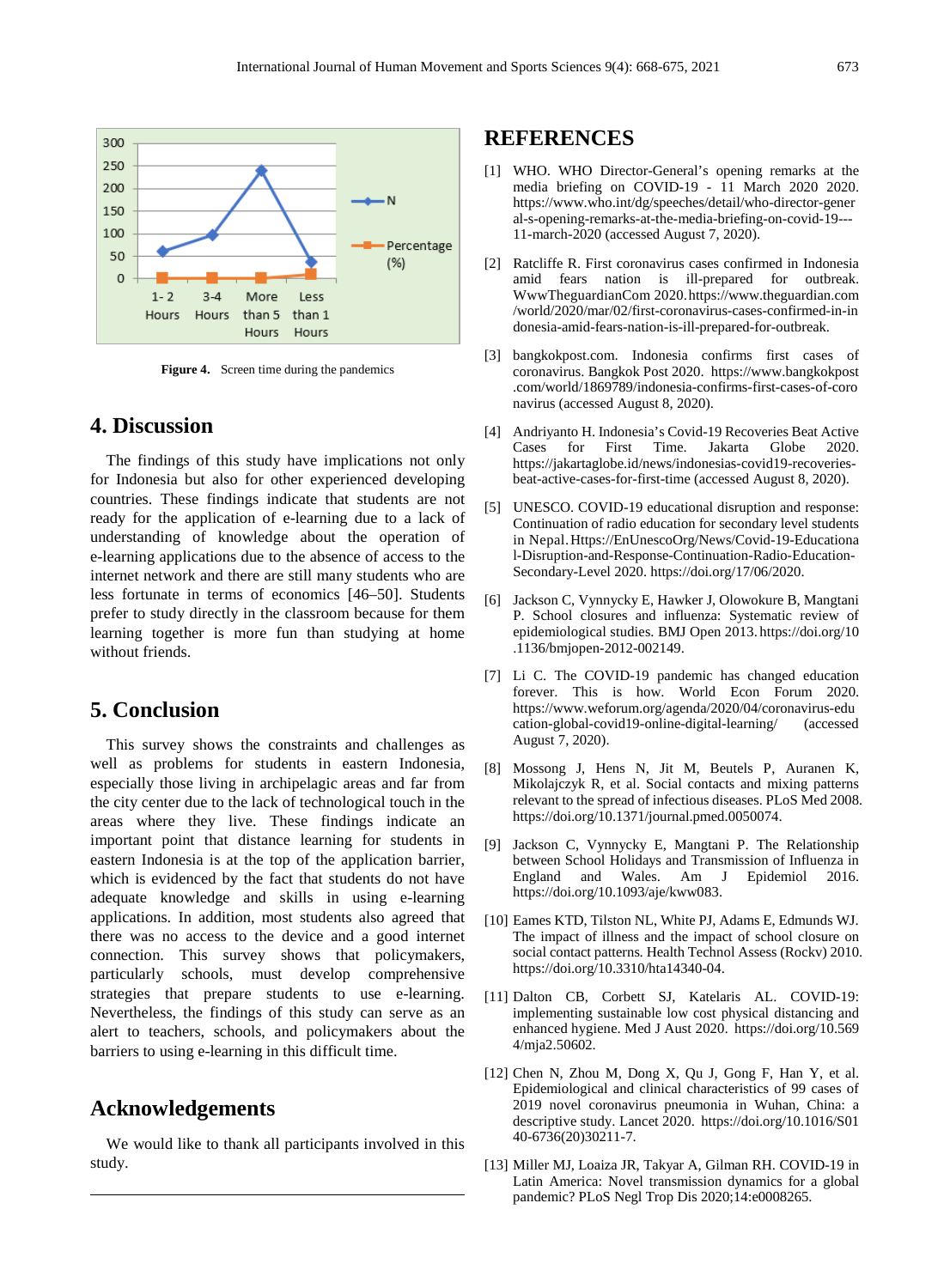- [14] Yang Y, Li W, Zhang Q, Zhang L, Cheung T, Xiang Y-T. Mental health services for older adults in China during the COVID-19 outbreak. The Lancet Psychiatry 2020;7:e19. https://doi.org/https://doi.org/10.1016/S2215-0366(20)3007  $9-1.$
- [15] UNESCO. 290 million students out of school due to COVID-19: UNESCO releases first global numbers and mobilizes response 2020. https://en.unesco.org/news/290-m illion-students-out-school-due-covid-19-unesco-releases-fir st-global-numbers-and-mobilizes (accessed August 7, 2020).
- [16] Https://pusdiklat.kemdikbud.go.id/. SURAT EDARAN MENDIKBUD NO 4 TAHUN 2020 TENTANG PELAKSANAAN KEBIJAKAN PENDIDIKAN DALAM MASA DARURAT PENYEBARAN CORONA VIRUS DISEASE (COVID- 1 9) - Pusdiklat Pegawai Kementerian Pendidikan dan Kebudayaan.Https://PusdiklatKemdikbudG oId/ 2020.
- [17] Kemendikbud. Surat Edaran Sekretaris Jenderal No.15 Tahun 2020 2020. file:///C:/Users/asus/Downloads/INFOG RAFIS\_BDR\_SE\_SESJEN KEMENDIKBUD\_15\_2020\_FINAL.pdf (accessed August 7, 2020).
- [18] Syamsul A. Inilah pembagian zona wilayah penyebaran corona berdasarkan risiko. Kontan 2020. https://nasional.kontan.co.id/news/inilah-pembagian-zonawilayah-penyebaran-corona-berdasarkan-risiko (accessed August 6, 2020).
- [19] Soni VD. Global Impact of E-learning during COVID 19. Available SSRN 3630073 2020. https://doi.org/https://dx.do i.org/10.2139/ssrn.3630073.
- [20] Dhawan S. Online Learning: A Panacea in the Time of COVID-19 Crisis. J Educ Technol Syst 2020. https://doi.org/10.1177/0047239520934018.
- [21] Parkes M, Stein S, Reading C. Student preparedness for university e-learning environments. Internet High Educ 2015. https://doi.org/10.1016/j.iheduc.2014.10.002.
- [22] Halliday AJ, Kern ML, Garrett DK, Turnbull DA. The student voice in well-being: A case study of participatory action research in positive education. Educ Action Res 2019;27:173–96.
- [23] Ciotto CM, Gagnon AG. Promoting social and emotional learning in physical education. J Phys Educ Recreat Danc 2018;89:27–33.
- [24] Jeong H-C, So W-Y. Difficulties of Online Physical Education Classes in Middle and High School and an Efficient Operation Plan to Address Them. Int J Environ Res Public Health 2020;17:7279.
- [25] Silva-Filho E, Teixeira ALS, Xavier JR da S, Braz Júnior D da S, Barbosa RA, Albuquerque JA de. Physical education role during coronavirus disease 2019 (COVID-19) pandemic Physical education and COVID-19. Mot Rev Educ Física 2020;26.
- [26] Heidorn B. Preparing the next generation of physical education teachers. J Phys Educ Recreat Danc 2014;85:6–9.
- [27] Hadijah S, Shalawati S. INVESTIGATING TEACHERS'BARRIERS TO ICT (INFORMATION COMMUNICATION TECHNOLOGY0 INTEGRATION

IN TEACHING ENGLISH AT SENIOR HIGH SCHOOLS IN PEKANBARU. Proc ISELT FBS Univ Negeri Padang 2017;5:302–10.

- [28] Juliane C, Arman AA, Sastramihardja HS, Supriana I. Digital Teaching Learning for Digital Native; Tantangan dan Peluang. J Ilm Rekayasa Dan Manaj Sist Inf 2017;3:29–35.
- [29] Naveed QN, Muhammed A, Sanober S, Qureshi MRN, Shah A. Barriers effecting successful implementation of E-learning in Saudi Arabian Universities. Int J Emerg Technol Learn 2017. https://doi.org/10.3991/ijet.v12i06.70 03.
- [30] Assareh A, Hosseini Bidokht M. Barriers to E-teaching and E-learning. Procedia Comput. Sci., 2011. https://doi.org/10. 1016/j.procs.2010.12.129.
- [31] Astri LY. Barrier factors that influence satisfaction of E-learning: A literature study. Adv Sci Lett 2017. https://doi.org/10.1166/asl.2017.9007.
- [32] Kabilan MK, Khan MA. Assessing pre-service English language teachers' learning using e-portfolios: Benefits, challenges and competencies gained. Comput Educ 2012. https://doi.org/10.1016/j.compedu.2011.11.011.
- [33] Indonesia T. Definisi Indonesia Timur. Indones Timur 2020.
- [34] Clark JT. Distance education. Clin. Eng. Handbook, Second Ed., 2019. https://doi.org/10.1016/B978-0-12-813467-2.000 63-8.
- [35] Moore JL, Dickson-Deane C, Galyen K. E-Learning, online learning, and distance learning environments: Are they the same? Internet High Educ 2011. https://doi.org/10.1016/j.ih educ.2010.10.001.
- [36] Seaman J, Allen IE, Seaman J. Grade increase: Tracking distance education in the United States. Babson Surv Res Gr 2018.
- [37] Times TE. Definition of E-learning 2020.
- [38] J AD. What is E-Learning? Defining what is e-learning is not as easy as it might first appear. E-Student 2020.
- [39] Stoffregen J, Pawlowski JM, Pirkkalainen H. A Barrier Framework for open E-Learning in public administrations. Comput Human Behav 2015. https://doi.org/10.1016/j.chb. 2014.12.024.
- [40] Depdiknas. Kurikulum Tingkat Satuan untuk Sekolah Dasar. Dikdasmen; 2006.
- [41] Rosdiani D. Model pembelajaran langsung dalam pendidikan jasmani dan kesehatan. Bandung Alf 2012.
- [42] Mulyanto. Belajar dan Pembelajaran Pejas. Bandung: Respati; 2016.
- [43] Van den Berghe L, Vansteenkiste M, Cardon G, Kirk D, Haerens L. Research on self-determination in physical education: Key findings and proposals for future research. Phys Educ Sport Pedagog 2014. https://doi.org/10.1080/174 08989.2012.732563.
- [44] LIoyd S a, Byrne MM, Mccoy TS. Faculty-Perceived Barriers of Online Education. J Online Learn Teach 2012.
- [45] Fraenkel JR, Wallen NE, Hyun HH. Validity and reliability, how to design and evaluate research in science education 2011.